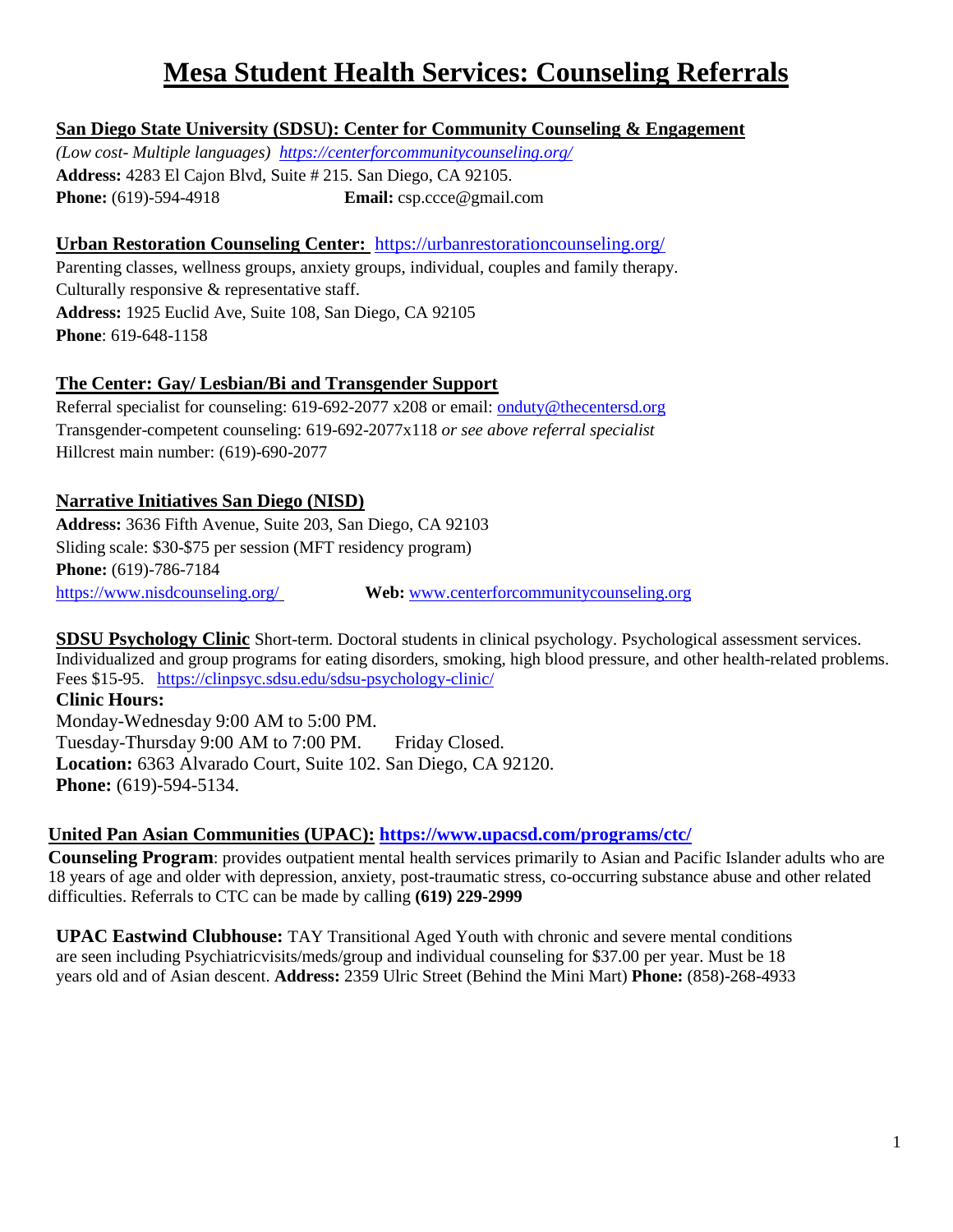#### **Center for Mindful Relationships (Sliding Scale- in some cases)** (619)-685-0041

2333 1st Ave #203, San Diego, CA 92101. Fees based on net income and the lowest rates with MFT graduate students start at \$40/hr or \$50/90min. A couples or family session is \$50/hr or \$70/90 minutes. MFT-I's: \$90/hour. LMFT's who charge \$125/hour. <https://cfmrsandiego.com/>

*Anger management classes \$25/session -completion certificate after 12 sessions. Classes on Saturday 9am-10:30 and Tuesday 10:30am - noon. Classes are open and can be started at any time.*

**Psychology Today Search Engine:** Click on link to type in specifics. You can enter your insurance

to see which practitioners may take your coverage. This site has LMFT, LCSW, PsyD, PhD

professionals who can provide therapy.

<https://www.psychologytoday.com/us>

**[Gifford Clinic Adult Outpatient Psychiatric Services-](https://my211.force.com/a1j41000000fAMDAA2) UCSD** Provides outpatient evaluation and psychosocial rehabilitative services. Provides care coordination, psycho-pharmacology, and psychotherapy

140 Arbor Dr San Diego, CA 92103 8-6 M-Th 8-5 F

**619-543-6250**

Questions? Our mental health care providers are seeing patients. Video visits are available for many appointment types. For in-person visits, we have implemented [additional safety measures](https://health.ucsd.edu/coronavirus/Pages/safety-measures.aspx) to protect you and our caregivers. **Call 858-534- 7792**, and we will guide you to the most appropriate type of care. **<https://health.ucsd.edu/specialties/psych/Pages/default.aspx>**

**County Mental Health** <https://www.sandiegocounty.gov/hhsa/programs/bhs/>

**Address:** 3853 Rosecrans Street. San Diego, CA 92106.

**Phone:** (619)-692-8232.

**Open:** Mon-Fri.

**Time:** 10AM – 5PM.Walk- in clinic.

Walk in OK- plan is to see psych within 2 hours and will prescribe meditation and if needed. Will fill prescription free for 30 days.

**Jane Westin Center** (Medi-Cal provider). [http://comresearch.org/serviceDetails.php?id=MTc=](http://comresearch.org/serviceDetails.php?id=MTc) **Referral Process:** Those interested in services can walk-in to the clinic on any weekday Monday through Friday from 8:00 AM to 6:00 PM. **Location:** 1045 9th Avenue. San Diego, CA 92101.**Phone:** (619)-235-2600.

**Domestic Violence**

**Hotline:** (888)-724-7240 <https://www.saysandiego.org/get-involved/resources/domestic-violence-resources/>

<https://www.ywcasandiego.org/help/services/>

**Access and Crisis line**: 24-hours a day: Provides mental health **CRISIS** intervention, information and referrals to mental health services in San Diego County.

**888-724-7240 <https://up2sd.org/hotline/>**

**Live chat: <https://www.optumsandiego.com/content/sandiego/en/access---crisis-line.html>**